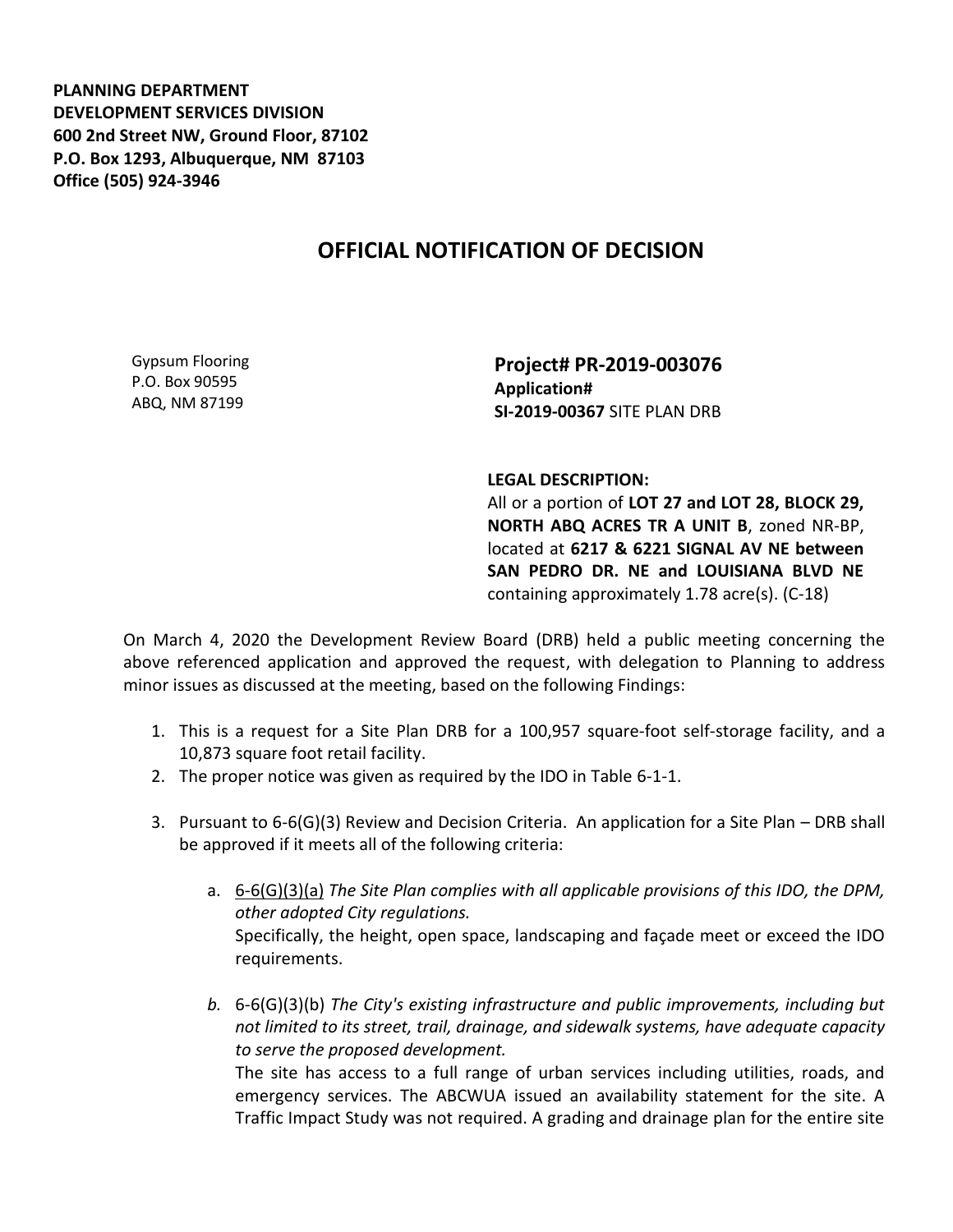has been approved by Hydrology.

c. 6-6(G)(3)(c) *The Site Plan mitigates any significant adverse impacts on the surrounding area to the maximum extent practicable.* The site has perimeter landscaping on the site's boundaries: 9,477 square feet of landscaping is proposed and 7,055 square feet are required. The applicant agreed to provide mitigation of bright interior light visible through windows during the evening hours.

Conditions:

- 1. This Site Plan is valid 5 years from DRB approval (3-19-2020). An extension may be requested prior to the expiration date.
- 2. Final Sign off is delegated to Planning for a note to be incorporated into the Site Plan requiring the installation of motion-sensored lighting or suitable alternative in the self-storage facility.
- 3. The applicant will obtain final sign off by April 4, 2020 or the case may be scheduled for the next DRB hearing and could be denied per the DRB Rules of Procedure.
- 4. Once the site plan has all the required signatures, a pdf of the complete, a signed-offset shall be emailed to the PLNDRS.

APPEAL: If you wish to appeal this decision, you must do so within 15 days of the DRB's decision or by **MARCH 19, 2020.** The date of the DRB's decision is not included in the 15-day period for filing an appeal, and if the 15<sup>th</sup> day falls on a Saturday, Sunday or Holiday, the next working day is considered as the deadline for filing the appeal.

For more information regarding the appeal process, please refer to Section 14-16-6-4(U) of the Integrated Development Ordinance (IDO). A Non-Refundable filing fee will be calculated at the Land Development Coordination Counter and is required at the time the appeal is filed.

You will receive notification if any person files an appeal. If there is no appeal, you can receive Building Permits at any time after the appeal deadline quoted above, provided all conditions imposed at the time of approval have been met. Applicants submitting for building permit prior to the completion of the appeal period do so at their own risk. Successful applicants are reminded that there may be other City regulations of the IDO that must be complied with, even after approval of the referenced application(s).

Waltery

DRB Chair

Wolfley